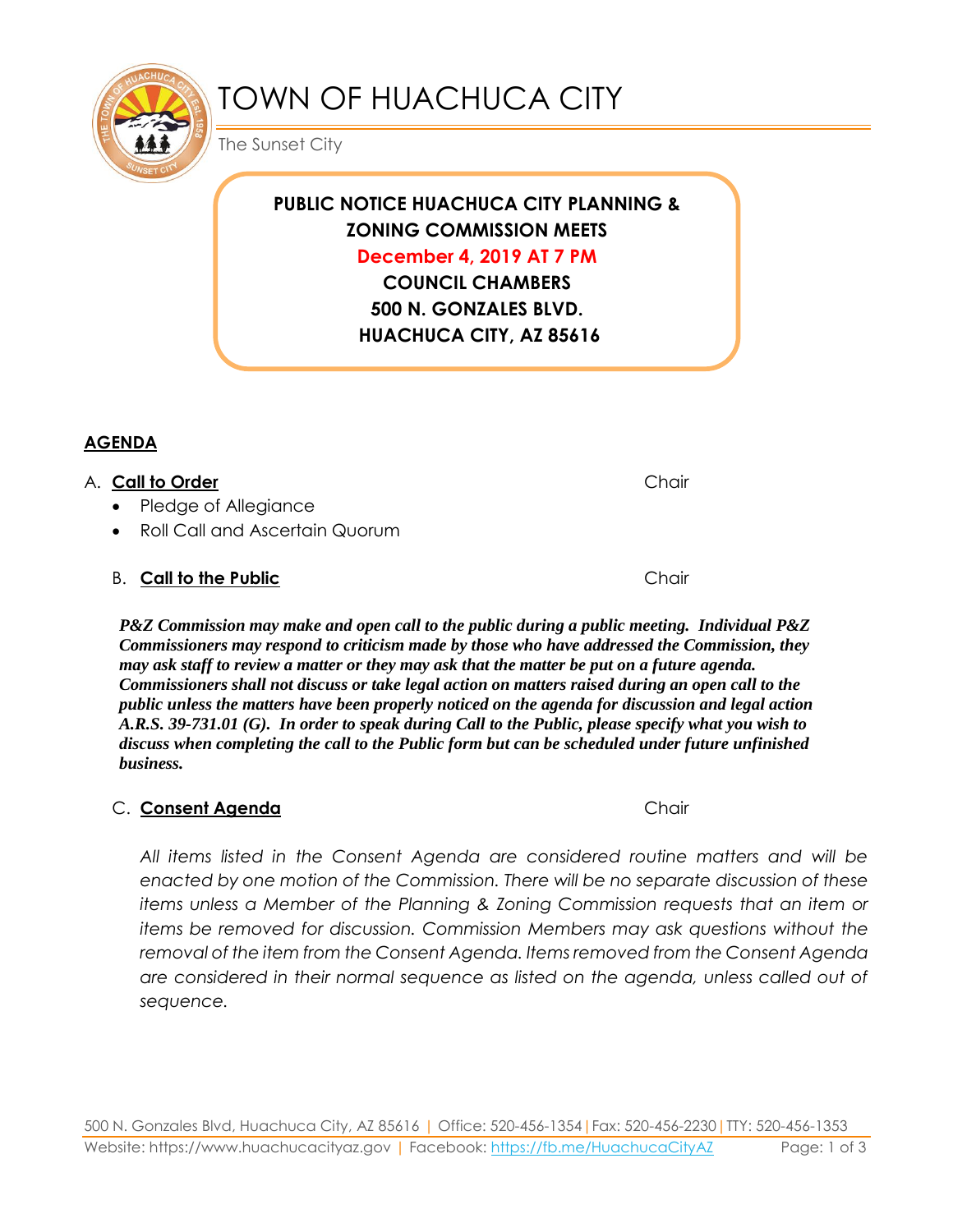500 N. Gonzales Blvd, Huachuca City, AZ 85616 | Office: 520-456-1354|Fax: 520-456-2230|TTY: 520-456-1353 Website: https://www.huachucacityaz.gov | Facebook:<https://fb.me/HuachucaCityAZ> Page: 2 of 3

C.1 Consider approval of the minutes of the regular P&Z commission meeting held on October 2, 2019.

# D. **Zoning Administrator Report** Zoning Administrator

#### E. **Unfinished Business before the Commission** Chair

*Public comment will be taken at the beginning of each agenda item, after the subject has been announced by the Chair and explained by staff. Any citizen who wishes, may speak one time for five minutes on each agenda item before or after Committee discussion. Questions from Committee Members, however, may be directed to staff or a member of the public through the Chair at any time.*

- E.1 Discussion and/ or action: [Chair] Allowable uses in the business districts
- E.2 Discussion and/or action: [Chair] Regulations for Industrial Hemp

# F. **New Business before the Commission Chair**

*Public comment will be taken at the beginning of each agenda item, after the subject has been announced by the Chair and explained by staff. Any citizen who wishes, may speak one time for five minutes on each agenda item before or after Committee discussion. Questions from Committee Members, however, may be directed to staff or a member of the public through the Chair at any time.*

- F.1 Discussion and/or action: [Chair] Schedule Public Hearing for Industrial Hemp **Regulations**
- F.2 Discussion and/or action: [Chair] General Plan Review
- F.3 Discussion and/or action: [Chair] Consider acceptance of letter of resignation by Planning & Zoning board member Jean Post.
- F.4 Discussion and/or action: [Chair] Declaration of vacancy on Planning and Zoning Board.
- G. Reports of Current Events by Committee Members
- H. Items to be placed on future agendas
- I. Adjournment

## Posted on November 27, 2019 at the following locations:

| <b>Town Hall Bulletin Board</b> | <b>Town Hall Lobby</b>  | <b>Town Website</b>        |
|---------------------------------|-------------------------|----------------------------|
| 500 N. Gonzales Blvd.           | 500 N. Gonzales Blvd.   | https://huachucacityaz.gov |
| Huachuca City, AZ 85616         | Huachuca City, AZ 85616 |                            |